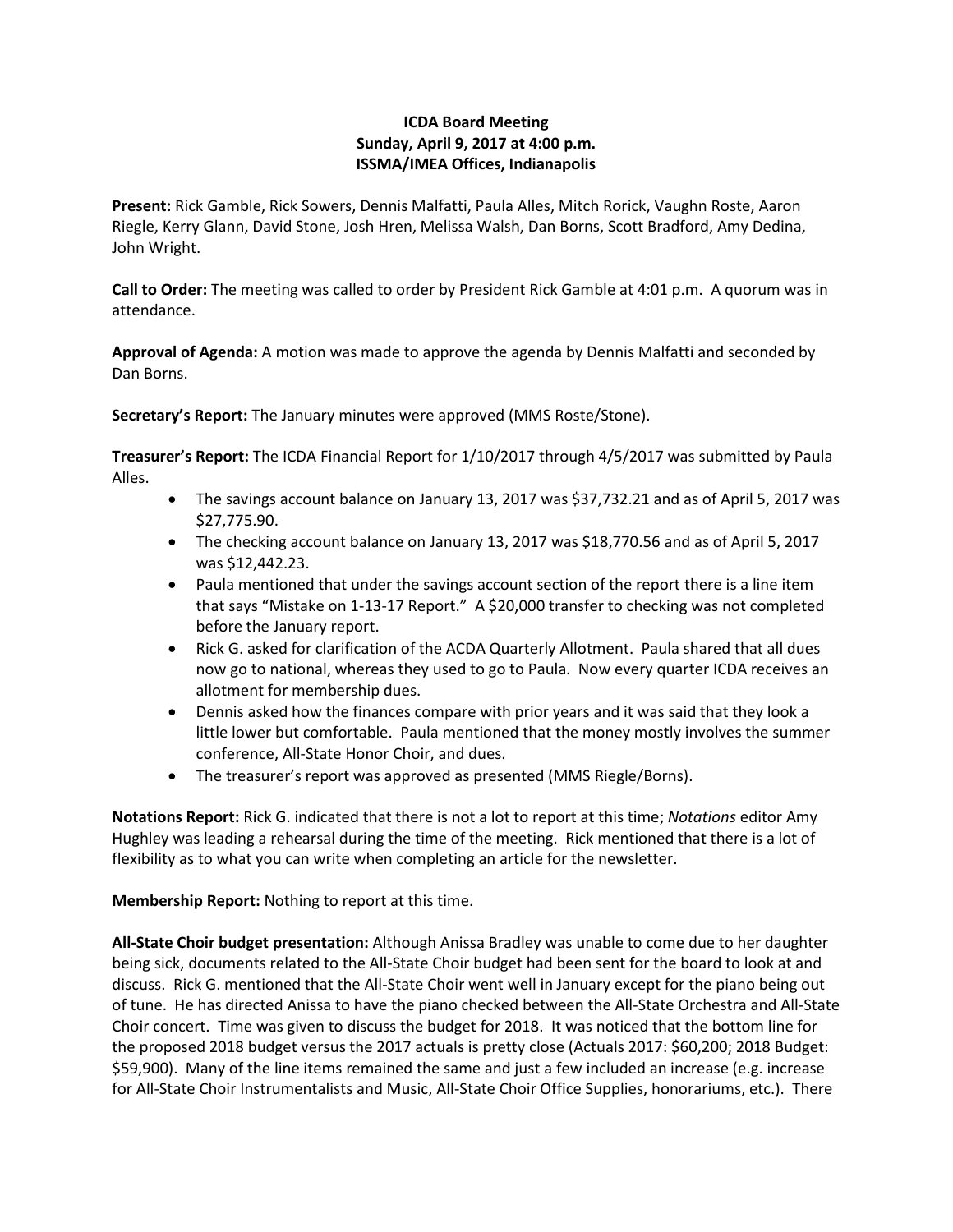will not be a commissioned work for 2018, so \$3,200 was cut from the budget for 2018 but then offset by other items increasing. Rick G. said that it is good for the board to ask questions related to the All-State Choir budget because we provide oversite. A motion was made to approve the All-State Budget (MMS Gamble/Stone).

## **Old Business:**

• Summer conference 2017 – Dennis Malfatti shared updates for the conference. He now has session titles for the headliners. Brad Holmes asked to present a certain topic but broken into two sections, so even though we are paying him for 3 sessions he is kindly doing 4. Also, in the midst of discussions for the conference the choral conductor Weston Noble passed away. In light of what happened, and with Brad Homes coming (he worked with Weston Noble), Brad is giving a session on the influence of Weston Noble in voice matching. In addition to the headliner sessions, Dennis mentioned that there will be quite a few interest sessions. Amy Hughley's group will be the performance choir for the conference.

A few more details were shared related to the conference. Since we are not switching to R & R until July 1<sup>st</sup>, we will be using the term R & S at the summer conference. Reading session presenters have been emailed. Mitch Rorick shared that there have been some issues with First Data, the company that handles online credit card transactions for the conference. Although the online registration site (handled through RegOnline) had been ready, it took many calls with tech, merchant, and sales support before First Data was fixed.

As mentioned in the previous meeting, it is important that the board encourage participation at the conference. The budget is based on 100 attending the conference, so it is important that we reach or exceed that number.

## **New Business:**

- Discussion of possible new locations for summer conference Rick Gamble mentioned that the price for us to hold the conference has gone up quite a bit at the University of Indianapolis. Although the price for this summer is higher than past years, the amount we are paying is lower than what we were first quoted for this coming year. Paul Krasnovsky, Professor of Music at the University of Indianapolis, was able to talk with the administration and lower the costs from the first quote. Due to the potential cost increases, new sites for the conference were discussed. Rick G. asked Betsy Burleigh to check at Indiana University and Kerry Glann to check with Ball State University, as well as Paul Krasnovksy at University of Indianapolis.
- MS Honor Choir discussion A proposal for ICDA to consider developing a middle school honor choir was brought to the ICDA board meeting in January. Rick G. asked Josh Hren to look into the feasibility of this proposal. If a middle school honor choir is developed, it was mentioned that it would be important to have IMEA's participation. The proposal seemed reasonable, so Josh will look into whether it makes sense for IMEA to handle or whether ICDA may have something to offer. It was suggested by David Stone that the Central Division Middle School Honor Choir might be looked at as a model. Dennis mentioned that it is important for us to be careful of the time involved for running another choir since we already handle the All-State High School Honor Choir and All-State Jazz Honor Choir. Another option might be a hybrid. Rick G. thanked Josh Hren for heading up the research into the middle school honor choir proposal.